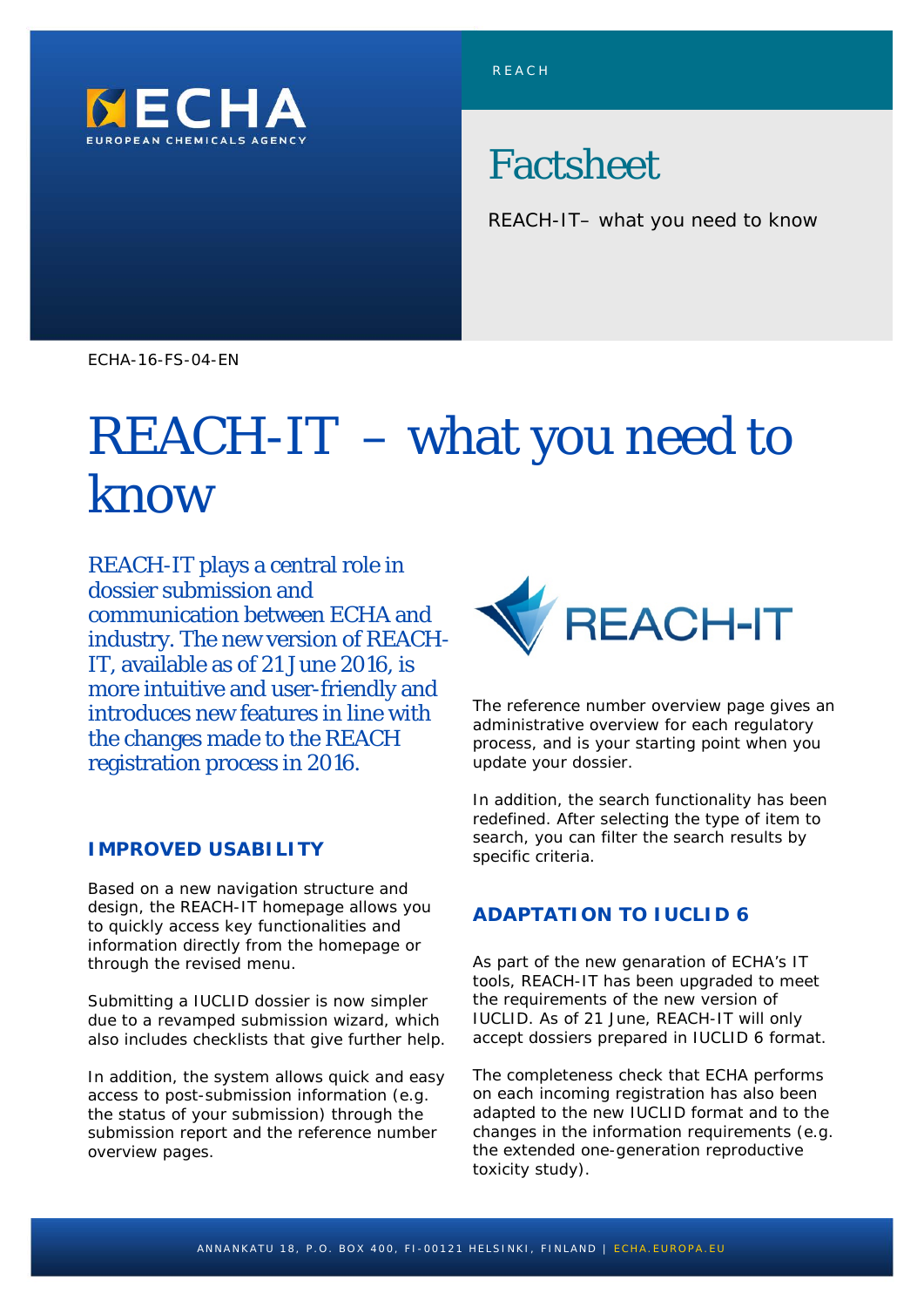The IUCLID Validation Assistant has been updated so that you can check your dossiers before submitting them to ECHA through REACH-IT. The automated completeness check in REACH-IT is complemented by a manual verification performed by ECHA on elements that cannot be checked automatically.

An overview of the completeness checks performed on the submitted dossiers is available in Annex 2 of the manual on *How to prepare registration and PPORD dossiers* [http://echa.europa.eu/manuals.](http://echa.europa.eu/manuals)

#### **ONE SUBSTANCE, ONE REGISTRATION**

REACH-IT now makes sure that dossiers cannot be submitted individually if a registration for the same substance and same registration type already exists (the 'one substance, one registration' principle of REACH). It features an automated system which verifies that there are no existing joint submissions for the same substance and registration type.

You should not create joint submissions if you are not mandated to do so by all members of the substance information exchange forum (SIEF). All joint submissions with no activity have been deleted by ECHA.

The above is in line with the *Implementing regulation on joint submission of data and data sharing* published by the European Commission in January 2016.

# **SUBSTANCE IDENTITY PROFILE**

If you are a lead registrant, you need to fill in the substance identity profile (SIP) information in your IUCLID 6 dossier.

The SIP describes the collectively agreed scope of the joint submission by defining the compositions and forms of the substance that are covered by the jointly submitted data.

SIP compositions included in the lead dossier will be made visible in the joint submission in REACH-IT so that the members of your SIEF can make sure that their substance is covered by the joint registration.

#### **LEAD REGISTRANT PUBLICATION**

The visibility of lead registrants is more prominent in the new REACH-IT.

When you create a joint submission, REACH-IT will automatically display your contact details as a lead registrant, or of the assigned third party representative, to those who have registered, pre-registered or inquired for the same substance.

Additionally, if you as a lead registrant agree to have your company name published on ECHA's website, you have to indicate that in the joint submission page of REACH-IT.

All lead registrants are encouraged to allow their name to be published on ECHA's website to increase their visibility among potential registrants and reassure downstream users that the substance they are using is being registered further up in the supply chain.

#### **SEARCH FOR JOINT SUBMISSION**

The search for a joint submission gives members of a joint submission easy access to relevant information. They can, for example, see all the other members of the same joint submission.

In addition, potential registrants (i.e. companies who have pre-registered or inquired for a specific substance but have not yet joined the joint submission) are now able to see the existing joint submissions for their substance by ticking the dedicated box *Show other joint submissions* in the search.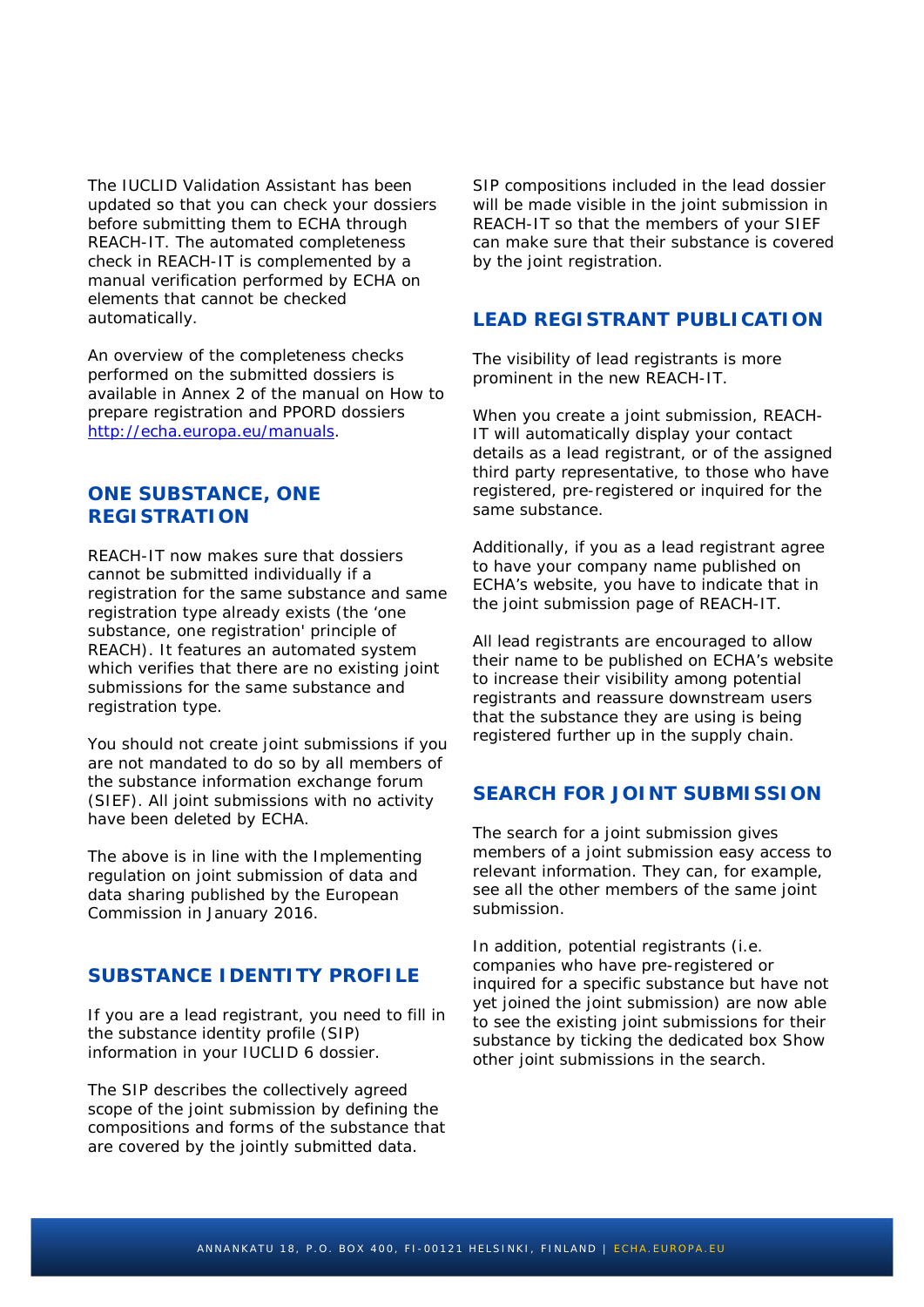#### **COMPANY SIZE**

REACH-IT introduces a new feature that aims to ease the work of small and medium-sized enterprises (SMEs) who need to assess their company size and provide related supporting documentation to ECHA. It includes useful information and guidance on how to determine your company size under REACH.

# **CONTACT MANAGEMENT**

From now on, you will need to assign a specific contact point for every regulatory action performed, e.g. for submitting a dossier. ECHA will use these contacts for any communication needed outside of REACH-IT.

Contacts and third party representatives can be defined in the company management section in the new REACH-IT. This section also gives an overview of all the processes assigned to the respective contacts or third party representatives.

# **EMAIL NOTIFICATIONS**

The email notification system has been redefined. Identified email addresses will receive a daily email with a summary of the tasks and messages received in REACH-IT within the last 24 hours.

Make sure that you have a valid email address in the email notification section under company management.

# **TASKS**

Tasks in REACH-IT offer you a quick overview of all your pending actions and their deadlines (e.g. an invoice to be paid, an update to be submitted following a completeness check request, etc.). Tasks replace the action messages that companies used to receive in REACH-IT.

#### **SUBSTANCE PAGE**

With the new substance page, REACH-IT is moving towards a more substance-centric view. From this page, you can view all regulatory processes associated to your specific substance(s).

Shortcuts to relevant key functionalities and information are also available on this page, and you can mark your favourite substances for easier access to them.

# **KEY DOCUMENTS**

Key documents (e.g. decisions, invoices, etc.) for a specific substance are now easily accessible under the dedicated section in the reference number overview page.

Additionally, key documents can be retrieved from the *Search for Key documents* where multiple search criteria help you to quickly find a specific document.

## **ONLINE DOSSIERS**

C&L notifiers and members of a joint submission can now build and submit dossiers online in REACH-IT through a simplified and more user-friendly interface.

You can, however, submit your member dossiers online only if you report standard information requirements, have only one composition and fully rely on the hazard information provided by the lead registrant. If these conditions do not apply, you need to use the standard IUCLID 6 application to prepare your dossier.

For the time being, you cannot create online inquiry dossiers in REACH-IT; inquiry dossiers should be prepared in IUCLID.

# **BULK C&L NOTIFICATION**

The possibility to submit multiple C&L notifications at the same time (bulk C&L